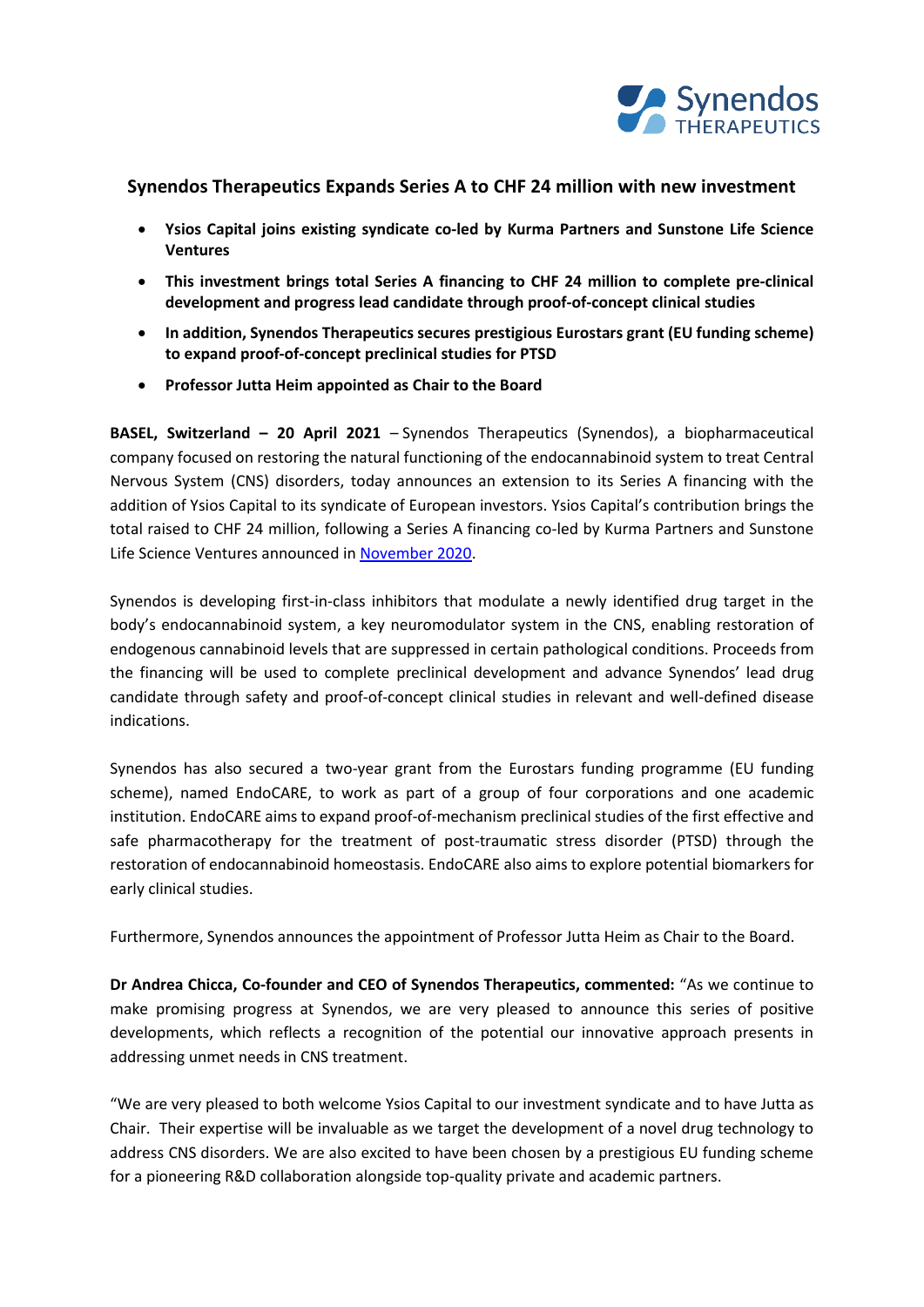"Looking ahead, Synendos is on track to start IND enabling studies this year as we work towards reaching a clinical inflection point in the development of novel drug technology to help combat anxiety, mood and stress-related disorders."

**Dr Raúl Martín-Ruiz, Partner at Ysios Capital, added:** "We are very pleased to become investors in Synendos, a company that we have been monitoring since its inception. Their innovative approach to restore the natural functioning of the endocannabinoid system by modulating the levels of endocannabinoids has a great potential in terms of efficacy and safety for CNS disorders.

"This investment has a clear fit with Ysios' strategy of supporting companies developing disruptive and breakthrough therapeutics for indications with clear unmet medical needs. We look forward to contributing to its success together with the team and our co-investors."

**Professor Jutta Heim said:** "Synendos is developing a very exciting pipeline of molecules targeting the brain's endocannabinoid system for application in pioneering CNS therapies. I am very much looking forward to working closely with the team and my Board colleagues as we shape the next chapter in Synendos' progress to deliver future success."

Professor Heim worked for more than 20 years at Ciba-Geigy/Novartis (CH and US) with increasing range of responsibilities, most recently as global head of lead discovery. Before she was elected to the boards of several emerging biotech companies, she led the discovery activities of Basilea Pharmaceutica AG and of Evolva SA.

Synendos is scheduled to present at **Bio€quity [Europe](https://conferences.biocentury.com/bioequity-europe)** on 17-19 May 2021 and will be attending [BioInternational/BIO Digital](https://www.bio.org/events/bio-digital) in June 2021.

### **Contact:**

### **Synendos Therapeutics**

Dr Andrea Chicca | Co-Founder & Chief Executive Officer Email: [info@synendos.ch](mailto:info@synendos.ch)

### **Optimum Strategic Communications**

Supriya Mathur / Charlotte Hepburne-Scott Tel: +44 (0) 203 922 0891 Email: [synendos@optimumcomms.com](mailto:synendos@optimumcomms.com)

### **Notes to Editors:**

### **About Synendos Therapeutics**

Synendos Therapeutics is a biopharmaceutical company developing a new class of small molecules aimed at restoring the natural functioning of the endocannabinoid system in the brain with the potential for treating a wide range of Central Nervous System (CNS) disorders. Incorporated in April 2019, Synendos Therapeutics was spun out of the University of Bern and the drug discovery consortium, NCCR TransCure. The company's novel technology stems from 10 years of solid research on endocannabinoid biology and pharmacology carried out at the University of Bern by co-founders, Professor Jürg Gertsch and Dr Andrea Chicca, and centres around the development of selective endocannabinoid reuptake inhibitors (SERIs). SERIs act by increasing the levels of endogenous cannabinoids in a self-limiting mode of action, representing an innovative and potentially safer therapeutic approach to CNS disorders, associated with anxiety, mood and stress-related disorders, than is currently available. [www.synendos.com](http://www.synendos.com/) Twitter @Synendos